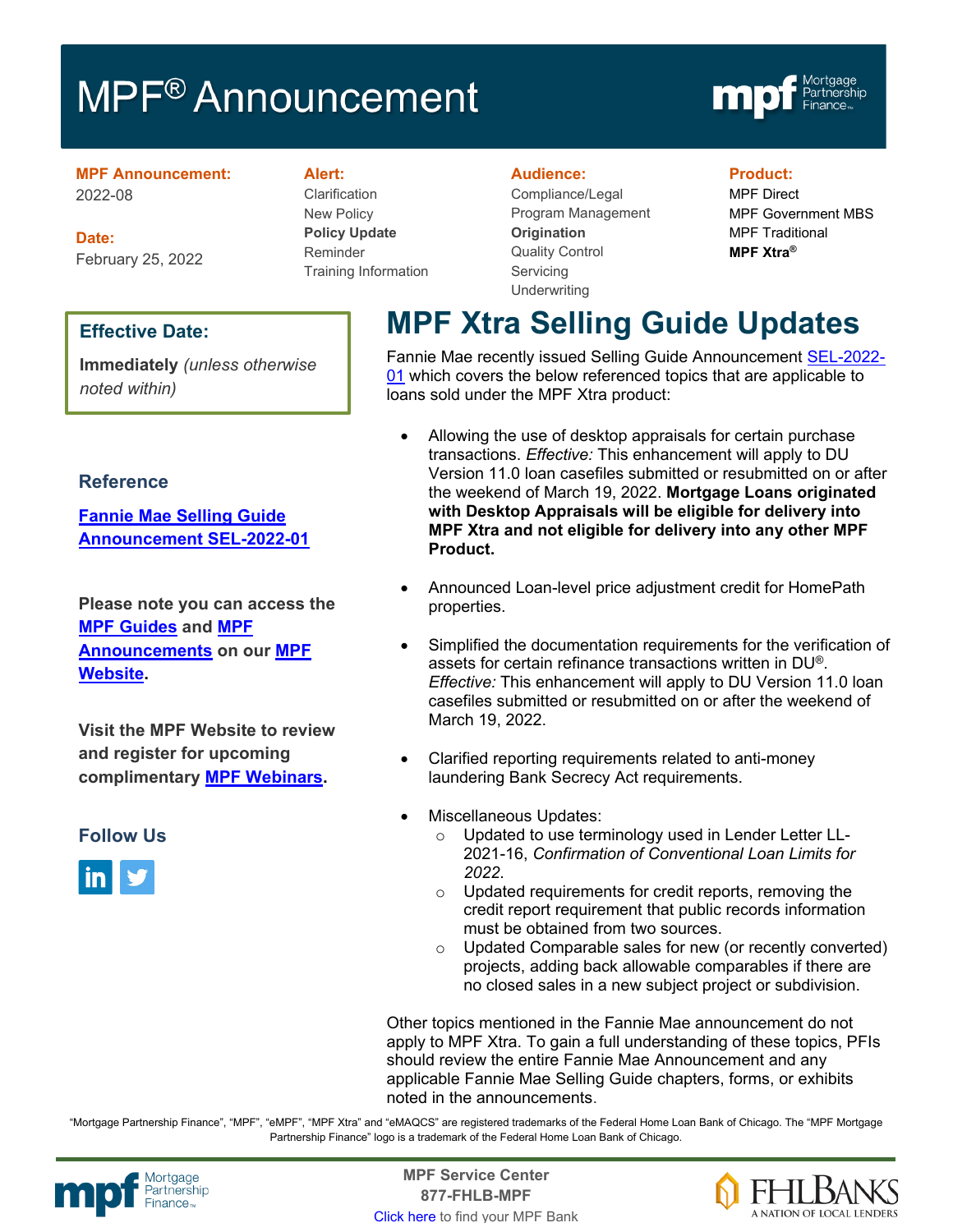

# **Selling Guide Announcement (SEL-2022-01)**

The Selling Guide has been updated to include changes to the following:

- Desktop appraisals: allowing the use of desktop appraisals for certain purchase transactions
- HomeStyle® Renovation
	- $\circ$  Home Style Renovation loan agreement: updates renovation completion time frames and information required in the loan renovation agreement
	- Loan Quality Connect<sup>™</sup> for HomeStyle Renovation loan reviews: using Loan Quality Connect to submit HomeStyle Renovation requests
- Loan-level price adjustment credit for HomePath® properties: providing a credit to the lender to reimburse the  $\blacksquare$ borrower for the cost of the appraisal when a loan securing a HomePath property is sold to us
- Asset documentation flexibility for certain refinances: simplifies documentation requirements for assets ٠
- Anti-money laundering provisions of the Bank Secrecy Act: clarifying reporting requirements related to antimoney laundering Bank Secrecy Act requirements
- Loans secured by properties located in Guam: removing the restriction requiring lenders to negotiate the sale of ٠ loans secured by properties in Guam
- Miscellaneous updates: ×
	- o Loan limits
	- Credit reports and public records  $\circ$

In addition, an update to the following is described in this Announcement:

**Comparable sales for new (or recently converted) projects:** adding back allowable comparables if there are × no closed sales in a new subject project or subdivision

View the list of impacted topics.

### **Desktop appraisals**

With the next release of Desktop Underwriter® (DU®), we will allow the use of Uniform Residential Appraisal Report (Desktop) (Form 1004 Desktop) for certain purchase transactions of one-unit principal residences with LTV ratios less than or equal to 90%. For eligible transactions, DU will issue a message informing the lender they can choose to obtain an appraisal reported on Form 1004 Desktop. DU will also issue messages for other appraisal options and the lender may select from any of the options offered.

The minimum scope of work for Form 1004 Desktop does not include an interior and exterior on-site physical inspection of the subject property or comparable sales by the appraiser; instead, the appraiser relies on data obtained from alternative sources to identify property characteristics and condition. Form 1004 Desktop requires the use of a floor plan in addition to other exhibits required for traditional appraisals. Form 1004 Desktop should adhere to the UAD specification for Form 1004 and must be submitted through the Uniform Collateral Data Portal®.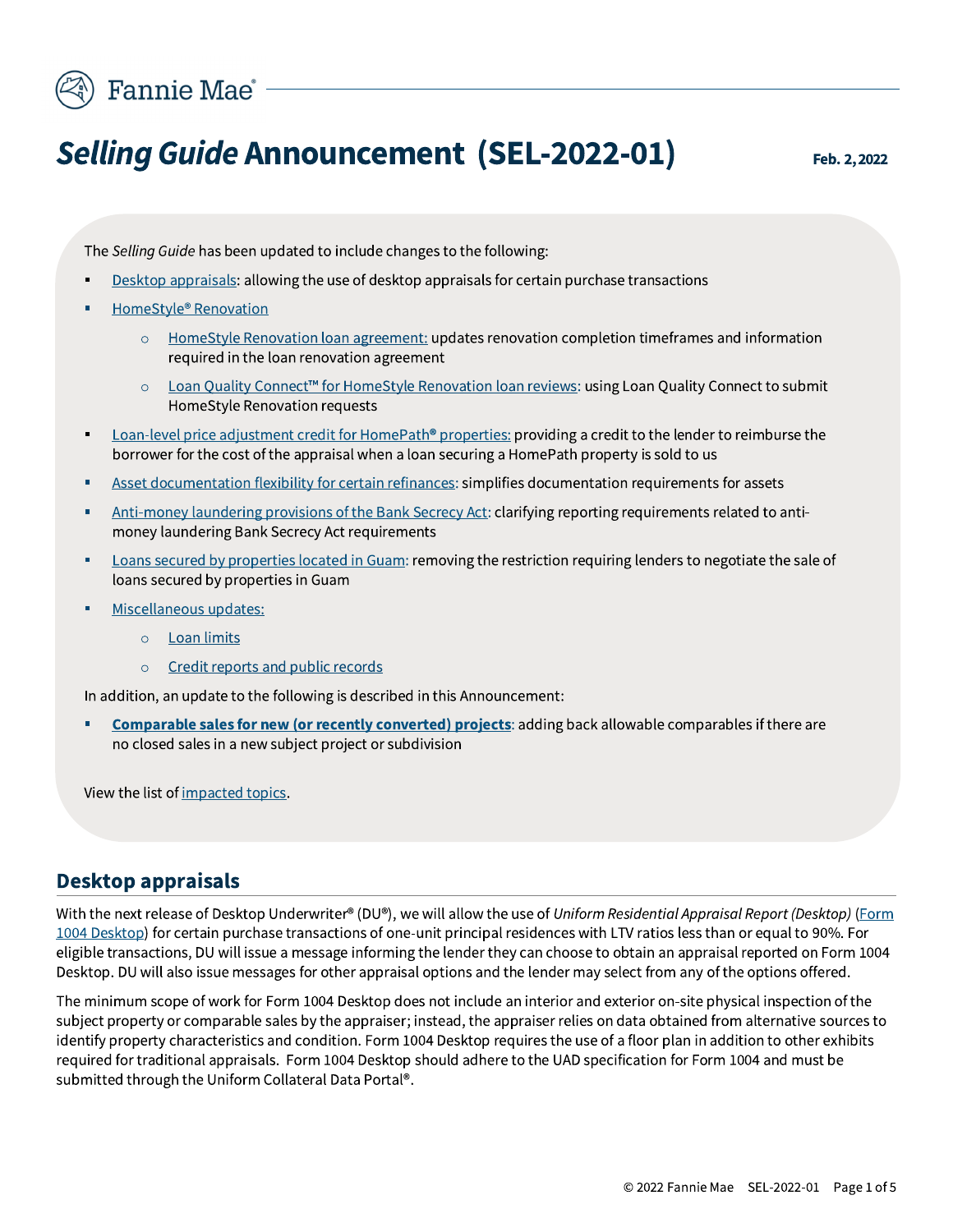

Effective: This enhancement will apply to DU Version 11.0 loan casefiles submitted or resubmitted on or after the weekend of March 19, 2022. Refer to the DU Release Notes for additional information.

# **HomeStyle Renovation**

#### **HomeStyle Renovation loan agreement**

We updated our requirements related to HomeStyle Renovation loans as follows:

- Renovation work must be completed within 15 months from the date the loan is closed.
- Extensions beyond the 15-month timeframe will only be permitted due to extenuating circumstances beyond the borrower's control.

Additionally, we added the renovation loan agreement requirements described in the following table.

| $\checkmark$ | The renovation loan agreement must                                                                                 |
|--------------|--------------------------------------------------------------------------------------------------------------------|
|              | be fully executed by both the lender and the borrower at closing and dated the same date as the note.              |
|              | state the original principal amount of the related promissory note payable to the lender.                          |
|              | include the property address.                                                                                      |
|              | be kept in the loan file and the original document sent to the document custodian as part of the delivery package. |

Our model Renovation Loan Agreement (Form 3731) was updated to reflect these changes and is available immediately for lender use.

The Servicing Guide will be updated on Feb. 9, 2022 to incorporate changes related to servicing HomeStyle Renovation loans. See Servicing Guide Announcement SVC-2022-01 for additional details (when published).

Effective: Lenders may take advantage of these process and policy changes immediately; but must comply with the new requirements and Loan Quality Connect process by May 1, 2022.

#### Loan Quality Connect for HomeStyle Renovation loan reviews

In Nov. 2021, we announced a new process in Loan Quality Connect for extensions and recourse removals for HomeStyle Renovation loans. This process replaced the HomeStyle Renovation mailbox and provided lenders a new, transparent, and easier way to submit such requests. We updated the Selling Guide to align with our previous announcement.

# Loan-level price adjustment credit for sale of HomePath properties

A HomePath property is a property that was owned and sold by Fannie Mae through a transaction resulting in the disposition of its real estate owned (REO). To encourage the sale of loans on HomePath properties back to Fannie Mae, we will be issuing a \$500 loan-level price adjustment (LLPA) credit to the lender to reimburse the borrower for the cost of the appraisal. The following requirements must be met:

- The loan must be a purchase transaction for a principal residence underwritten with DU.
- The lender must obtain an appraisal for the transaction and pass the entire credit to the borrower to cover the cost of the  $\bullet$ appraisal.
- The lender must confirm the seller of the property is Fannie Mae (even though DU may identify the property as a  $\bullet$ HomePath property).
- The loan must be delivered with Special Feature Code 871.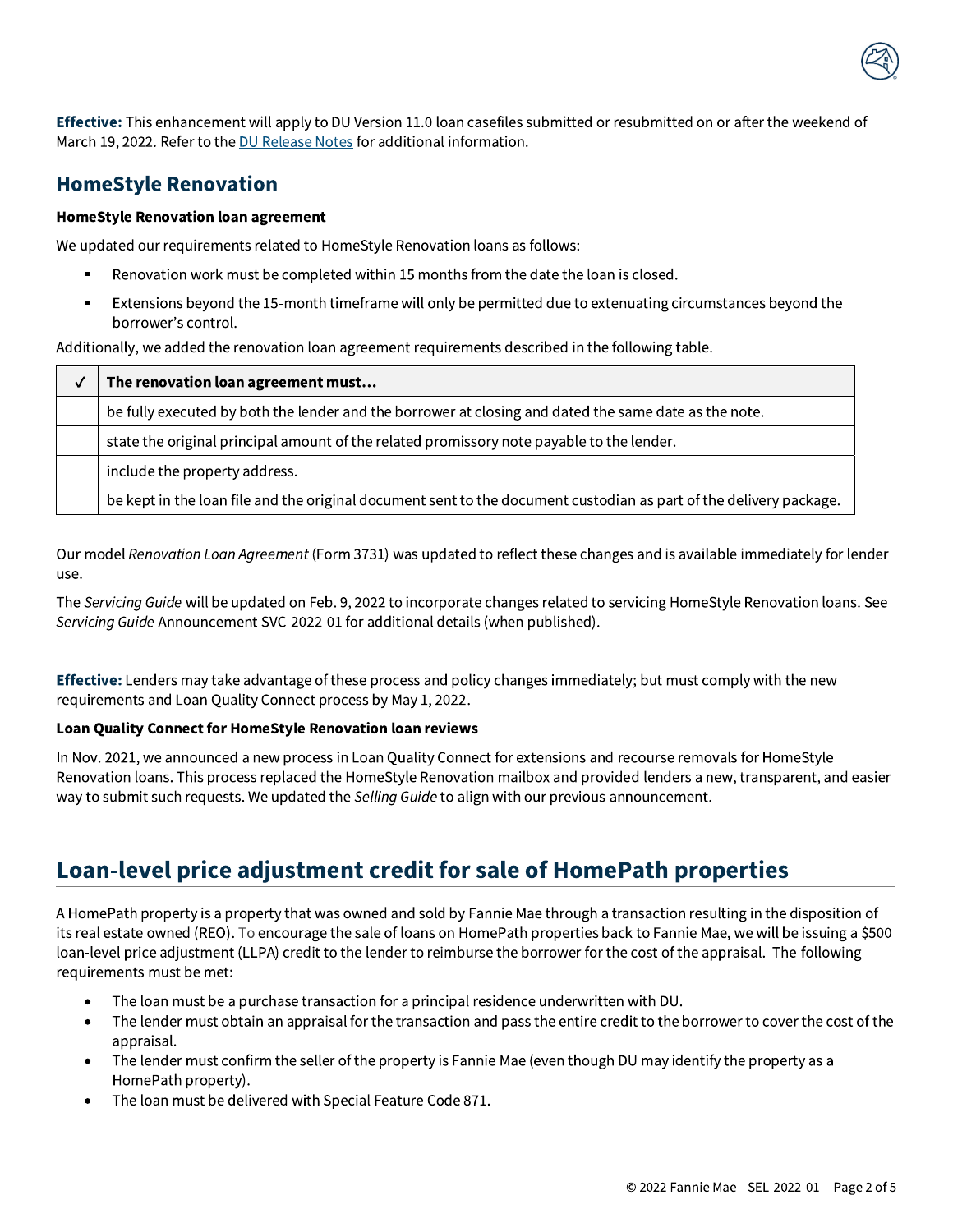

Effective: Lenders can begin delivering DU underwritten loans that meet the above eligibility immediately. In a future release, DU<br>will determine if the subject property is a HomePath property and issue a message identify Effective: Lenders can begin delivering DU underwritten loans that meet the above eligibility immediately. In a future release, DU<br>
will determine if the subject property is a HomePath property and issue a message identify Effective: Lenders can begin delivering DU underwritten loans that meet the above eligibility imme<br>
will determine if the subject property is a HomePath property and issue a message identifying transa<br>
eligible for the LLP

# Asset documentation flexibility for certain refinances

We updated our documentation requirements for the verification of assets for certain refinance transaction underwritten in DU. Assets will not have to be documented when the funds required to be verified are \$500 or less.

Effective: This policy change will apply to DU Version 11.0 loan casefiles submitted or resubmitted on or after the weekend of March 19, 2022. On refinance transactions eligible for this flexibility, DU will issue a message specifying that assets do not need to be verified for the transaction. This policy does not apply to manually underwritten loans.

# Anti-money laundering provisions of the Bank Secrecy Act

With this update, we clarified seller/servicer reporting requirements related to anti-money laundering. If subject to the antimoney laundering provisions of the Bank Secrecy Act (BSA), the seller/servicer is required to report to us instances where the seller/servicer has been subject to penalties (civil or criminal) or enforcement actions for compliance failures or violations related to anti-money laundering regulatory requirements.

# Loan secured by properties located in Guam

Previously, delivery of mortgages secured by properties located in Guam was required to be specifically negotiated. We removed this requirement from our Guide allowing any lender to now sell such loans to us.

Effective: Lenders may take advantage of this policy change immediately. The DU message reminding lenders they must have approval to deliver loans in Guam will be removed the weekend of March 19, 2022.  $\,$ 

# **Miscellaneous updates**

B2-1.5-01, Loan Limits: This topic was updated to use terminology used in Lender Letter LL-2021-16, Confirmation of Conventional Loan Limits for 2022.

B6-1-03, Eligible VA-Guaranteed Mortgages: We removed reference to the specific loan limits for VA loans and replaced it with reference to use of the one-unit conforming loan limit based on the applicable county. (Note that we are not actively negotiating the purchase of VA loans at this time.)

B3-5.2-01, Requirements for Credit Reports: We removed the credit report requirement that public records information must be obtained from two sources. As a reminder, the report must include all available public records information, identify the sources of the public records information, and disclose whether any judgments, foreclosures, tax liens, or bankruptcies were discovered.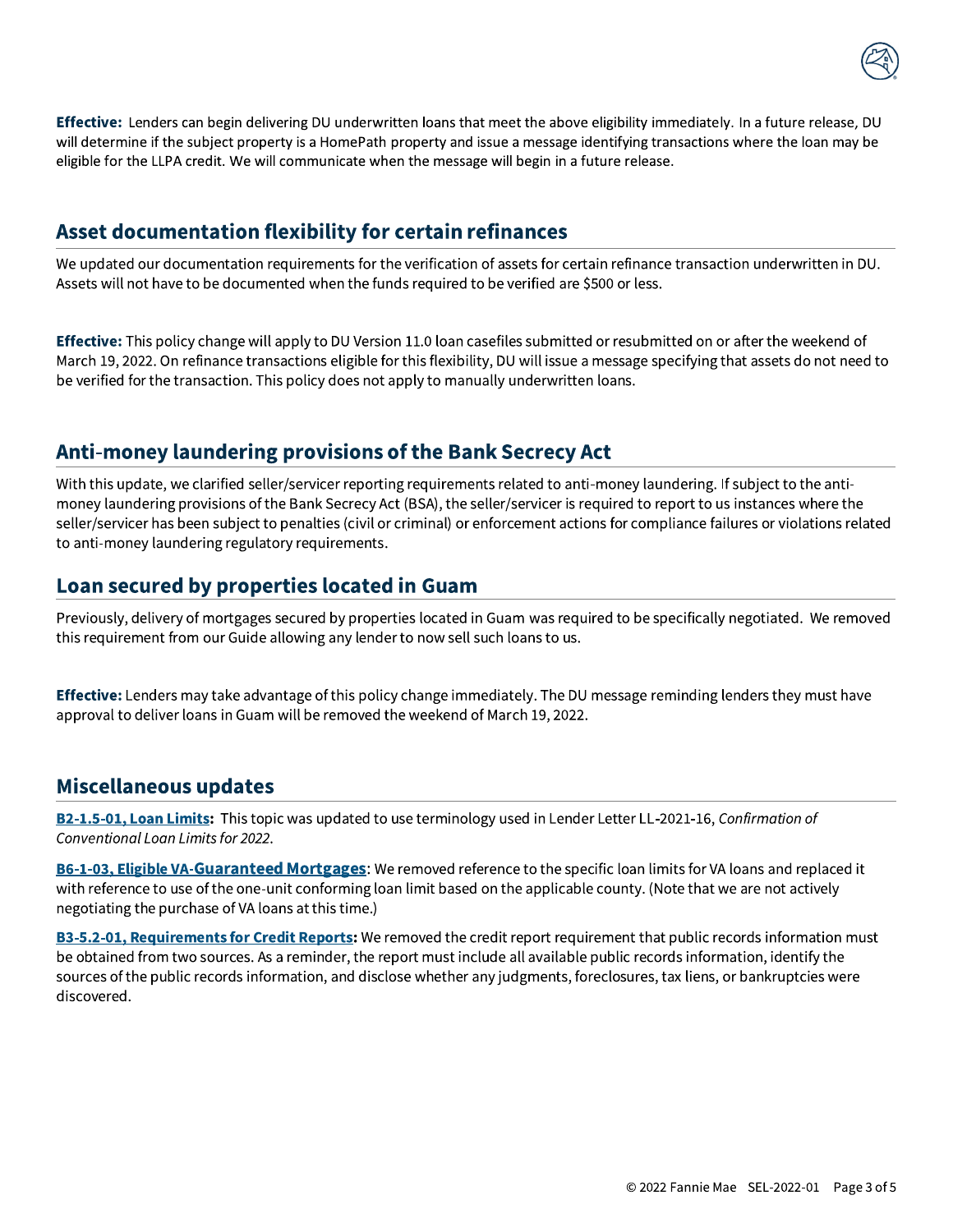

# Comparable sales for new (or recently converted) projects

In the Selling Guide update on Dec. 15, 2021, we inadvertently removed an existing policy that applies to acceptable comparables for new projects or subdivisions (with more than 20 units). The following policy continues to apply and will be added back to B4-1.3-08, Comparable Sales, in the March 2022 Selling Guide update (as the fourth bullet in the block):

In the event there are no settled comparable sales inside a new condo project, subdivision, or PUD because the subject property transaction is one of the first units to sell, the appraiser may use two pending sales in the subject project, subdivision, or PUD in lieu of one settled sale. When the appraiser is using two pending comparable sales, the appraiser must also use at least three settled comparable sales from projects, subdivisions or PUDs outside of the subject project, subdivision, or PUD.

Lenders may contact their Fannie Mae Account Team if they have questions about this Announcement. Have guide questions? Get answers to all your policy questions, straight from the source. Ask Poli.

Let your voice be heard! We want your feedback on our policy communications to help us improve the clarity of new and updated policy and understand any implications to borrowers. Click below to take a short survey regarding this Announcement.

> Provide feedback

# **Impacted Topics**

| <b>Section of the Announcement</b> | Updated Selling Guide Topics (Dated Feb.02, 2022)                                           |
|------------------------------------|---------------------------------------------------------------------------------------------|
| <b>Desktop Appraisals</b>          | B4-1.1-03, Appraiser Selection Criteria                                                     |
|                                    | B4-1.1-04, Unacceptable Appraisal Practices                                                 |
|                                    | B4-1.1-06, Uniform Appraisal Dataset (UAD) and the Uniform Collateral Data<br>Portal (UCDP) |
|                                    | B4-1.2-01, Appraisal Report Forms and Exhibits                                              |
|                                    | B4-1.2-02, Desktop Appraisals NEW                                                           |